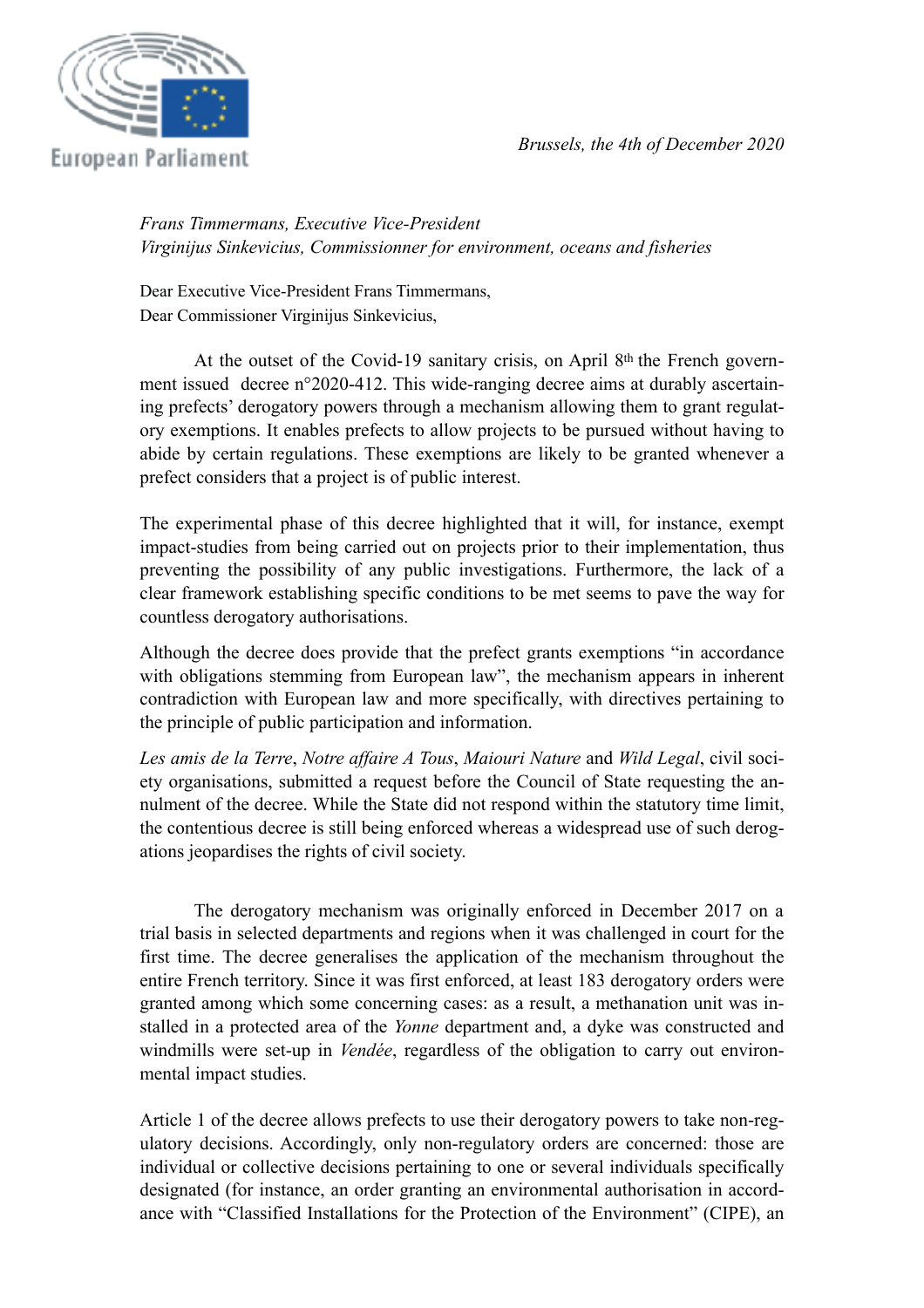order allowing the disregard of rules pertaining to a protected species, a formal notice order to comply with the prescriptions ordered by the administration, etc.)

Thus the decree generalises a right to individual derogations, in areas such as land management and city planning, environment, agriculture, and forestry or construction, habitat and town planning (article 1, 2° to 4° of the decree). This also applies to other sectors including employment and economic activities, protection and enhancement of cultural heritage, health and socio-educative activities, and community work.

All derogations should only be granted on grounds of public interest and local distinctive features or if aiming at alleviating bureaucratic formalities. It should also be compatible with international and European commitments. Announcing one's willingness to respect its European commitments does not justify the lack of transposition of a European Directive, neither for it to be poorly done. Such transposition must establish a clear and precise legal framework, which can solely ensure an efficient and coordinated application of the rules it provides for.

The decree was enacted without prior public participation and does not provide for third party agencies consultation whereas such referral is mandatory regarding the enactment of many orders granting authorisations. In regards to the principle of formal parallelism, such referrals are necessary prior to granting derogations.

Consequently, the contentious mechanism is in blatant breach of the European Projects, Habitats and Water directives. Indeed, the decree does not contain any safeguards ensuring that no derogations will be granted to projects listed in Appendices II of the Project Directive, despite their adverse environmental impacts. Nor will it ensure the fulfillment of impact studies prior to the destruction of protected habitats. This is in breach of article 6.3 of Council Directive 92/43/EEC of May 21, 1992 on the conservation of natural habitats and of wild fauna and flora. A similar issue arises regarding the impact studies of human activity on surface and ground waters, as certain activities can be allowed in violation of article 5.1 of Directive 2000/60/EC of the European Parliament and of the Council of 23 October 2000, establishing a framework for Community action in the field of water policy.

In addition, the contentious decree violates the Charter of fundamental rights of the European Union. The granting of such derogations is solely based on prefects' decisions which is in violation of the principle of equality before the law as enshrined in article 20 of the Charter. In addition, there is no systematic judicial review of decisions authorising such derogations, in violation of article 47 which provides that "*[e]veryone whose rights and freedoms guaranteed by the law of the Union are violated has the right to an effective remedy before a tribunal in compliance with the conditions laid down in this Article*."

Finally, Honorable Commissioners, we would like to draw your attention to the fact that this decree is not an isolated attempt to undermine environmental law in France. Through the Climate law and the guarantee that "*the Green Deal is not a luxury that we drop when we hit another crisis. It is essential for Europe's future*" as Vice-Presid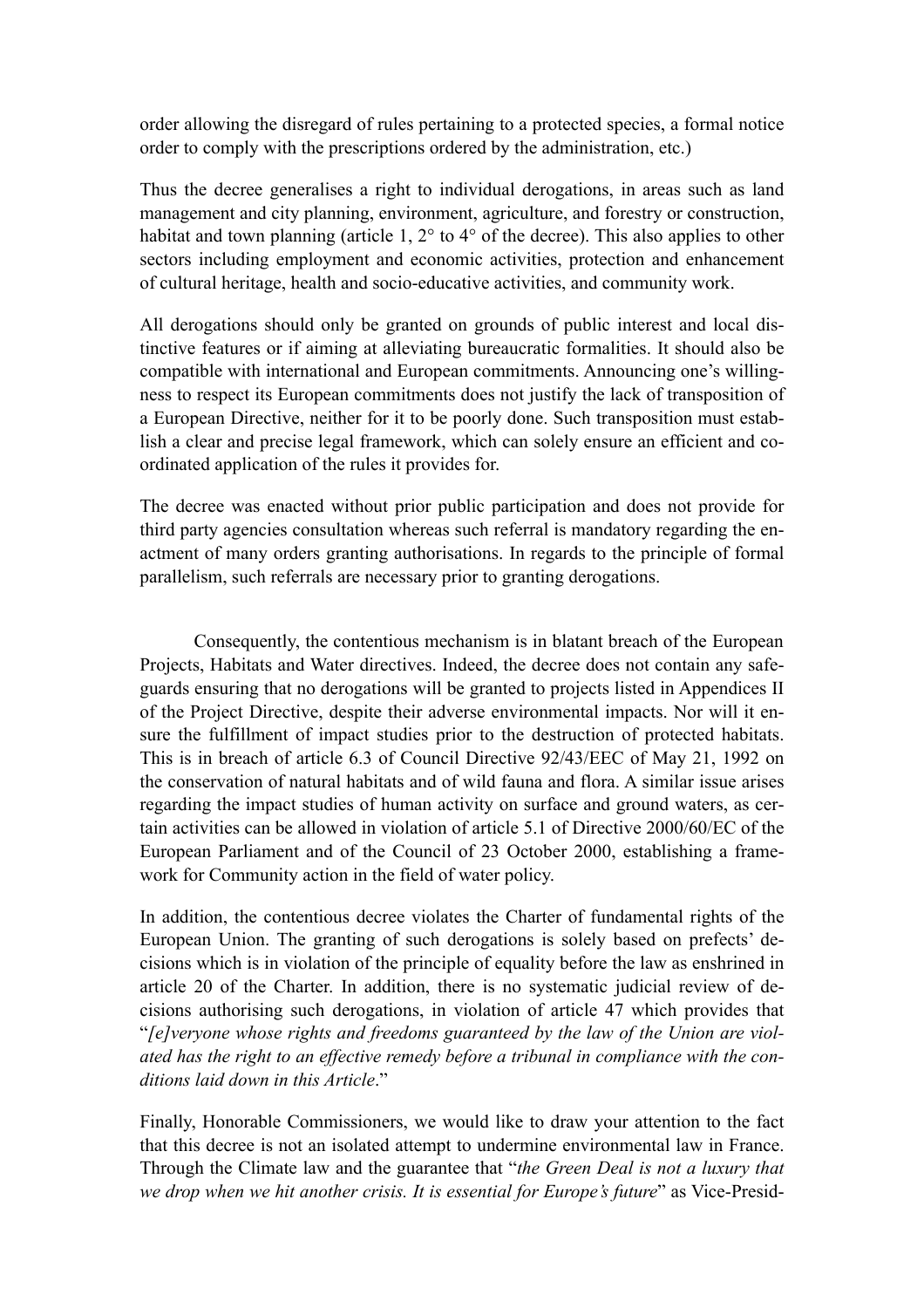ent Timmermans underlined in the ENVI Committee on 21 April 2020, Europe is surely evolving towards a global protection of the environment while France is, unfortunately, moving backwards.

Since April, ready-made projects eased by accelerated procedures were announced, prefects are entrusted to decide on a case-by-case examination whether an impact study is deemed necessary, the nomenclature pertaining to classified installations has been altered and the ASAP legislation of October 2020 has transformed public investigations into online procedures. Considering these constant threats to environmental protections under French law, we have no choice but to share with you our concerns, while also sharing with you the fact that today an NGO, *Notre affaire à tous*, is submitting a complaint to the Commission against a breach of EU law on the same issue.

Honorable Commissioners, from the reasoning provided hitherto, we would like to inform you of the violation of the EU rule of law and urge you to take action against the deregulation of the environmental legislations in France. We must not allow setbacks in democratic procedure nor in environmental protection.

We ask you to ensure full implementation of environmental laws in the European Union.

We thank you in advance for your consideration.

Yours sincerely,

**MARIE TOUSSAINT**, *GREENS / EFA* **MOUNIR SATOURI,** *GREENS / EFA* **CLAUDE GRUFFAT,** *GREENS / EFA* **DAVID CORMAND,** *GREENS / EFA* **MICHÈLE RIVASI,** *GREENS / EFA* **CAROLINE ROOSE,** *GREENS / EFA* **BENOIT BITEAU,** *GREENS / EFA* **FRANSISCO GUERREIRO,** *GREENS / EFA* **SVEN GIEGOLD,** *GREENS / EFA* **DANIEL FREUND,** *GREENS / EFA*  **MILAN BRGLEZ,** *GREENS / EFA*  **TILLY METZ,** *GREENS / EFA* **DAMIEN CARÊME,** *GREENS / EFA* **ERNEST URTASUN,** *GREENS / EFA* **MANUEL BOMPARD,** *EUROPEAN UNITED LEFT - NORDIC GREEN LEFT*